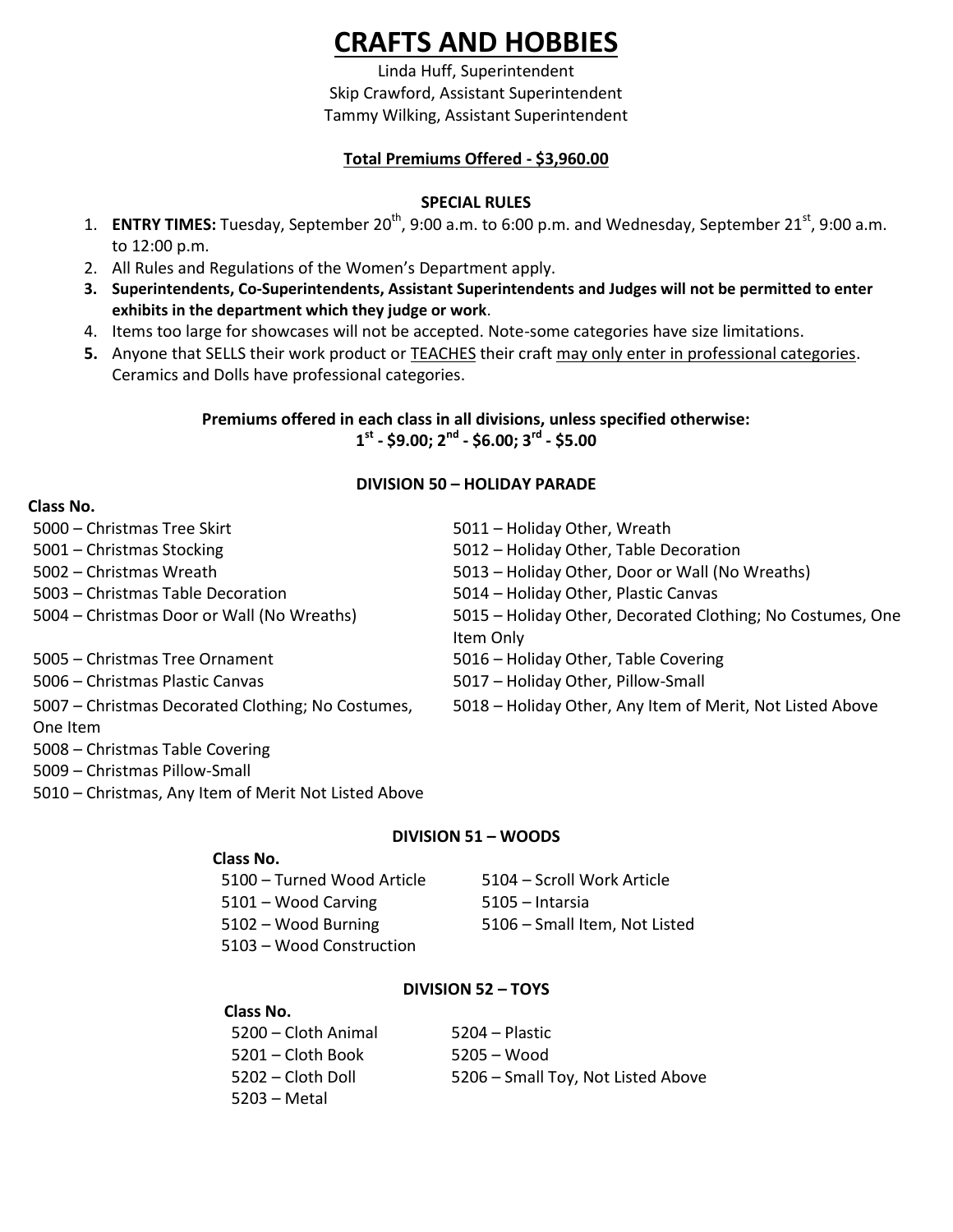#### **Crafts & Hobbies Cont'd**

#### **DIVISION 53 – MISCELLANEOUS**

## **Class No.**

- Basket, Handmade 5307 Leatherwork 5314 Scrapbook (One Pg.) – Basket, Decorated 5308 – Metal 5315 – Scrapbook (Double Pg.) – Beads, Non-Jewelry 5309 – Models 5316 – School Motif – Decorated Album (Outside only) 5310 – Paper Craft (No quilling) 5317 – Wreath (No Holiday) – Gourds (No painting on) 5311 – Plastic Canvas (No Holiday) 5318 – Any Craft, Not Listed Above – Glass Fusing 5312 – Quilling – Handbag 5313 – Recycled Materials
	-
	-
	-
	-
	-
- 
- 
- 
- 
- 

## **DIVISION 54 – TEXTILE CRAFT**

#### **Class No.**

– Decorated-Clothing 5403 – Textile Painting, Other – Decorated-Other 5404 – Quilted Item, Small – Textile Painting, Clothing

## **DIVISION 55 – CRAFT PAINTING No Textile Painting**

#### **Class No.**

– Painting On Glass 5503 – Painting On Wood – Painting On Gourds 5504 – Painting, Other – Painting On Metal

# **DIVISION 56 – CERAMICS No Item Over 20" in Height**

#### **Class No.**

- Overglaze, China Paint On Ceramics 5608 Translucent
- 
- 
- 
- 
- Glaze Blending (Combo of Two or More Glazes) 5613 Raku Firing (elements, horse hair etc.)
- 
- Sgraffito/Incising

- Overglaze, Metallic (Gold, Copper, Silver) 5609 Dry Brush Technique up to 20" in Height
- Other Seasonal Piece (non-Christmas) 5610 Dry Brush Technique up to 6" in Height
- Glazed Pieces 5611 Acrylic Painting
- Underglaze 5612 Christmas Article, Porcelain or Ceramic, small
	-
- Stained, Any Article 5614 Other Small Item of Merit, Not Listed Above

## **DIVISION 57 – CERAMICS, SKILLED SECTION No Item Over 20" in Height This section is for teachers and over-all proficient painters**

#### **Class No.**

- Dry Brush Technique up to 6" in Height 5707 Sgraffito/Incising
- Dry Brush Technique up to 20" in Height 5708 Translucent
- Glazed Pieces 5709 Underglaze
- 
- 
- Other Seasonal Pieces (non-Christmas) 5712 Other Small Item of Merit Not Listed
- Stained, Any Article
- 
- 
- 
- Glazed Combination Pieces 5710 Raku Firing (elements, horse hair etc.)
- Overglaze, Lustre or Metallic 5711 Christmas Article, Porcelain or Ceramic; Small
	-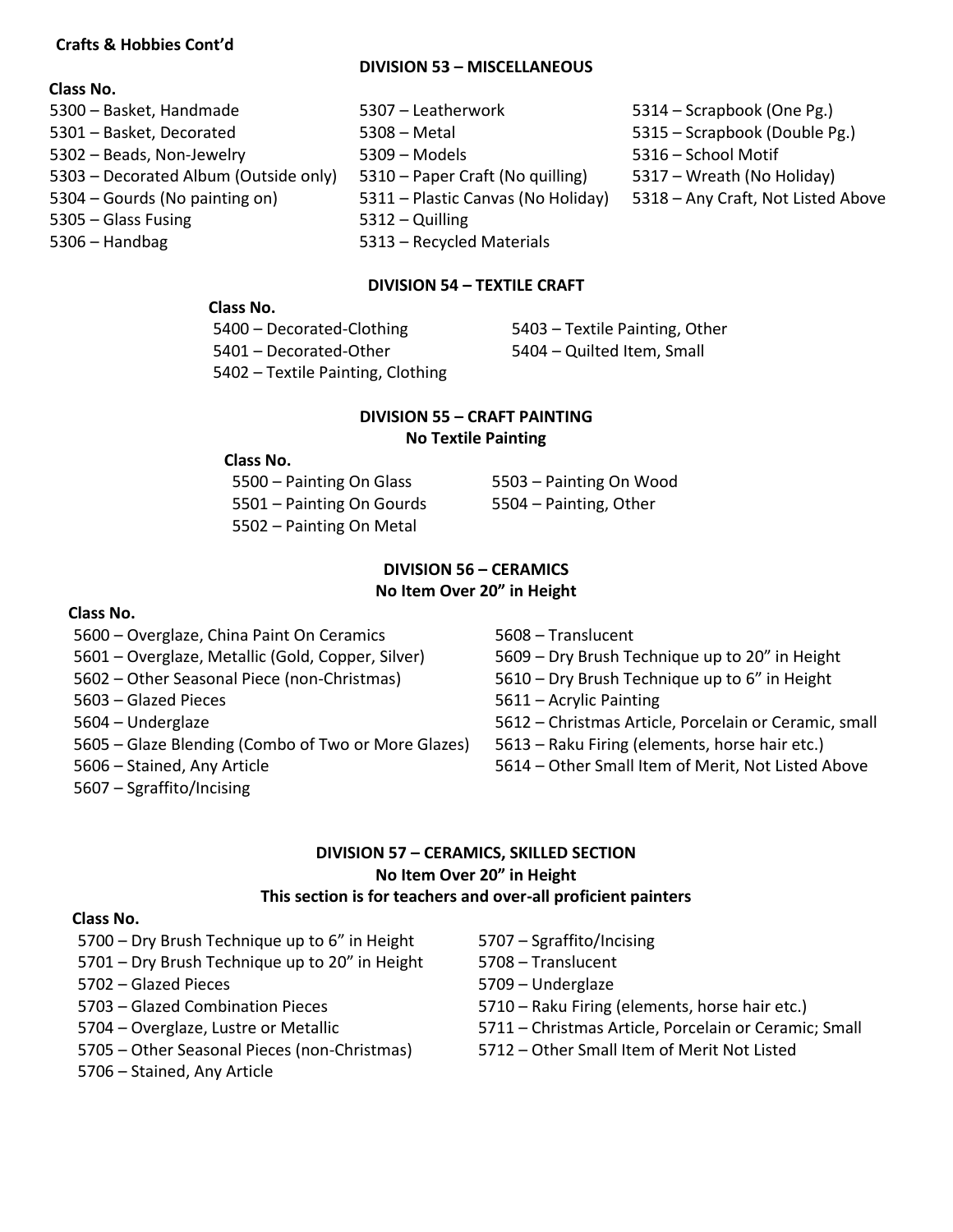# **DIVISION 58 – DOLLS Non-professional; Must be the work of the Exhibitor Entries Limited to 26"**

| Class No.                                        |                                                                |
|--------------------------------------------------|----------------------------------------------------------------|
| 5800 - Baby Doll                                 | 5809 - Doll Cloth Under 20"                                    |
| 5801 - Baby Doll, Cloth                          | 5810 - Doll Under 26"                                          |
| 5802 - Character Doll                            | 5811 - Doll Cloth Under 26"                                    |
| 5803 - Character Doll, Cloth                     | 5812 – Doll Miniature Under 6"                                 |
| 5804 - Doll, Dressed by Exhibitor (No Crochet)   | 5813 - Doll Cloth Miniature Under 6"                           |
| 5805 - Doll, Dressed By Exhibitor (Crochet Only) | 5814 - Doll Made From Kit & Dressed by Exhibitor, Any Material |
| 5806 - Doll, Made & Dressed By Exhibitor         | 5815 - Doll, Sculpted By Exhibitor                             |
| 5807 - Doll Cloth, Made & Dressed by Exhibitor   | 5816 - Doll, Other                                             |
| 5808 - Doll Under 20"                            |                                                                |

## **DIVISION 59 – DOLLS, SKILLED SECTION This section is for teachers and over-all proficient doll makers. Refer to Women's Department Rule 11. Entries Limited to 26"**

## **Class No.**

| $5900 -$ Doll, Baby                   | $5905 -$ Doll |
|---------------------------------------|---------------|
| 5901 - Doll, Baby, Cloth              | $5906 - DolI$ |
| 5902 - Doll, Miniature Under 6"       | $5907 - DolI$ |
| 5903 - Doll, Cloth Miniature Under 6" | $5908 - DolI$ |
| 5904 - Doll, Under 20"                | $5909 - Doll$ |

l, Cloth Under 20" l, Under 26" l, Cloth Under 26" l, Sculpted By Exhibitor l, Other

#### **DIVISION 60 – JEWELRY**

### **Class No.**

| 6000 – Belt Buckle | 6003 – Necklace    |
|--------------------|--------------------|
| $6001 -$ Bracelet  | $6004 -$ Ear Rings |
| $6002 - B$ rooch   | $6005 -$ Rings     |

#### **DIVISION 61 – LAPIDARY**

 **Class No.**  – Cabochons – Jewelry; Lapidary done by the artist – Misc. Lapidary Crafts